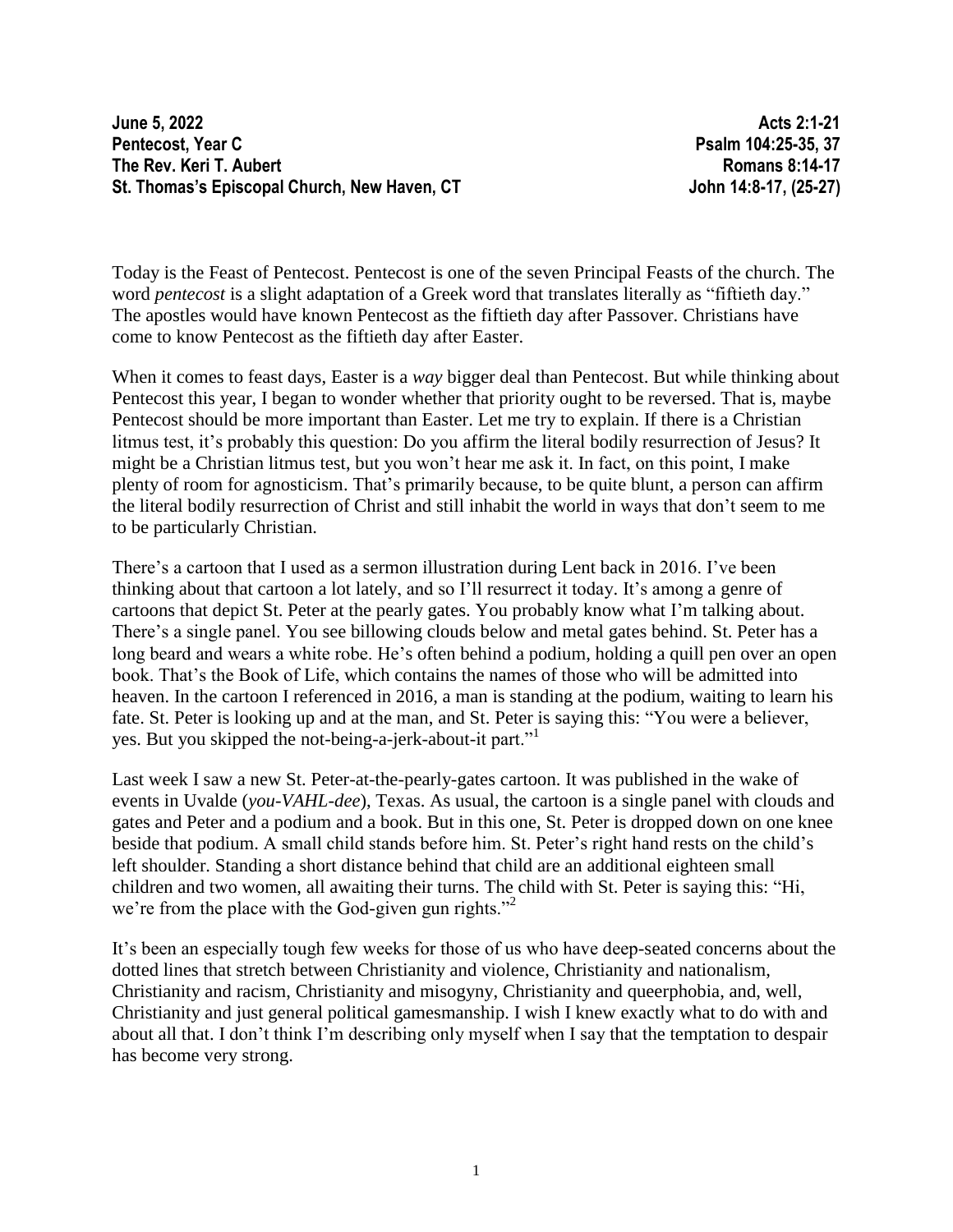When I think about that sort of Christianity, I almost envy the certainty that it entails. Note that I said *almost*. When I'm tempted to go there, I remember that it just can't be that simple. Jesus taught us a lot, but he did not leave behind a recipe book. Quite the contrary: the gospels frequently depict Jesus dismissing the whole idea of a recipe book. Apparently Jesus knew that human life doesn't work like chemistry. There are too many variables; there is too much flux.

What Jesus did leave behind is well summarized in today's gospel reading from John. Instead of a recipe book, we have us two essentials that never stop yielding new things. One is the instruction to keep his commandments, which is to say, to love God and love neighbor. The second is the gift of the Holy Spirit. That's it. It seems to me that the whole point of the gift of the Holy Spirit must be to facilitate loving God and loving neighbor. Maybe it does work at least a little bit like chemistry, because all these things get mixed up and *something* happens. But it's also very different from chemistry, in that *we* can't predict what's coming next. Sometimes it's beyond all our imaginings. It turns out that the basic foundation of not being a jerk is about so much more.

In the Book of Acts, Pentecost is the day on which Jesus' first followers received the gift of the Holy Spirit. They went on from there to do the seemingly impossible, which was to build the church. That's why Pentecost is sometimes called the birthday of the church. The truth is, the church hasn't always gotten things right. Sometimes the church has gotten things horribly, horribly wrong. But it's not too late. The church is always being renewed by the Holy Spirit. That's a good thing to remember on this birthday of the church, when it seems so very important. Earlier I wondered whether, among feasts, Pentecost should be more important than Easter. In this historical moment, I'm thinking that it is.

Earlier I also mentioned holding agnosticism on this Christian litmus test of a question: Do you affirm the literal bodily resurrection of Jesus? I'll admit, the truth is, I don't even find that question particularly interesting. If we must have a litmus test, then how about this one: Do you affirm the gift of the Holy Spirit? Do *you* affirm the gift of the Holy Spirit? Say *yes* to that, and things get *really* interesting.

Speaking of saying yes, this weekend is a big one for the Holy Spirit at St. Thomas's. Yesterday at the regional confirmation service, Bishop Laura Ahrens laid hands on Christy, Madeleine, and Ben. In a few minutes, I will baptize Caroline and CJ. It has been more than two years—two very tough years—since we last experienced these events in the common life of our beloved community. Finally, here we are. We see the Holy Spirit working through these people and we remember that the Holy Spirit is still with us. Look for it today.

And don't despair. God is still at work in us and in the world. The Holy Spirit moves through *you* and around *you*. Her *breath*, her *fire*, are *yours*. Claim that gift freely given. Let it kindle *your* passion; let it fuel *your* drive.